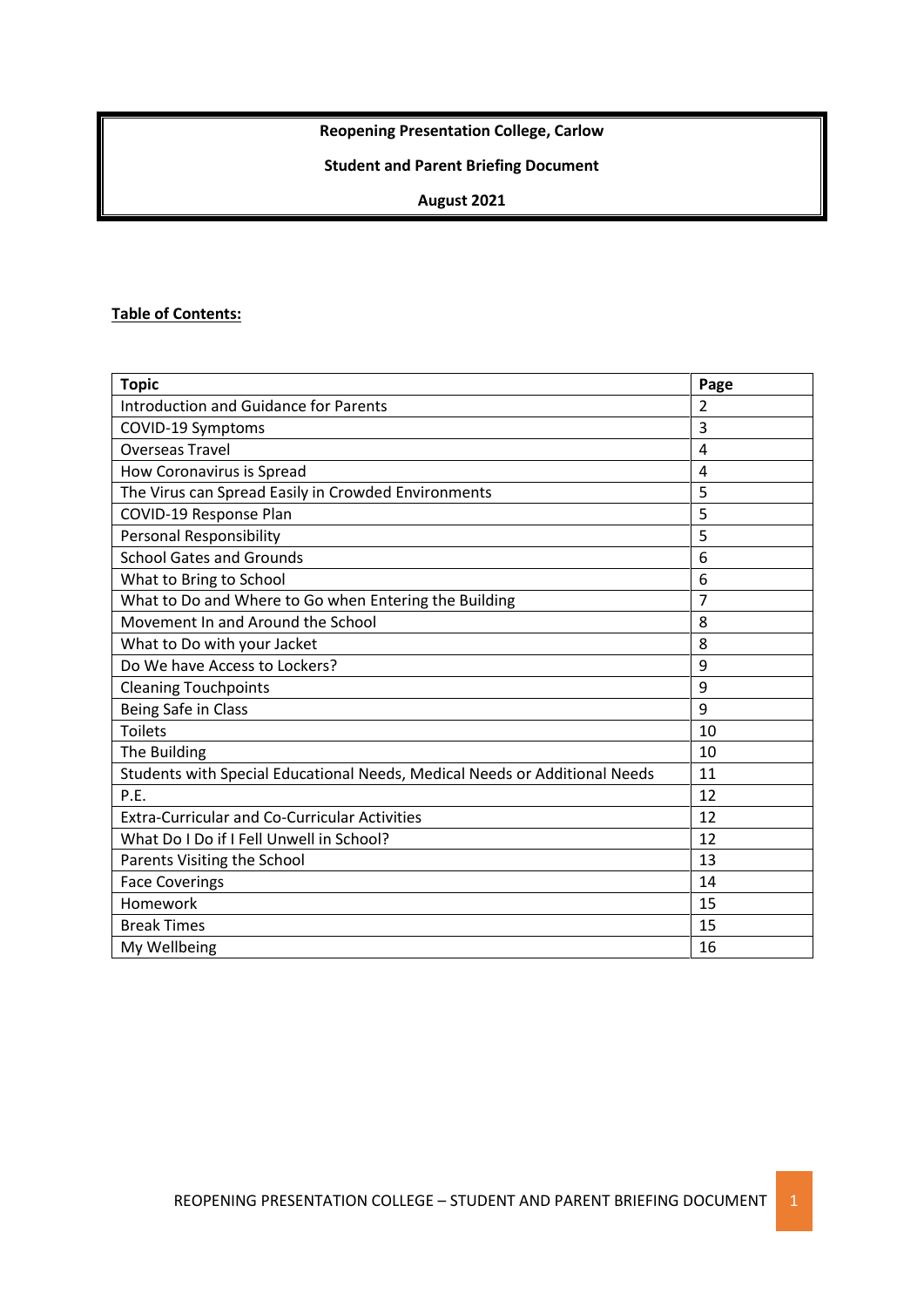#### **Introduction:**

We welcome every student to Presentation College in August 2021 and assure you of our support and our commitment to your learning in as safe an environment as we can create.

We thank students, staff and parents for ensuring that our school was safe last year, and we appreciate the ongoing efforts made by all in this regard. The whole school community must continue make every effort to ensure that no one is put at risk of COVID-19. We have made huge efforts to ensure that the school building is clean, well ventilated, has plenty of hand sanitiser available and that we are making the best use of the space available to us so that students can continue to learn.

Some of the changes to how we need to observe social distancing and help to prevent COVID-19 from entering the school are significant, and they have resulted in carefully thought-through decisions that are in the best interests of all our health and safety. It is important that students and parents fully familiarise themselves with some of the key COVID-19 safety measures that will operate and that you support and adhere to these changes at all times in order to help protect against the COVID-19 virus. Our COVID-19 Response Plan is available on our school website, and we are guided at all times by public health advice from NPHET (updated from time to time), the Department of Education and Skills and the Joint Managerial Board in the implementation of safety measures to help prevent COVID-19 transmission. The changes we made to the school building in 2020 and to many of our procedures are in keeping with the Department of Education and Skills' Roadmap for Reopening Post Primary Schools and other relevant publications at [www.gov.ie/backtoschool](http://www.gov.ie/backtoschool) We will keep our COVID-19-related policies, practices and procedures under review and will adapt to meet current advice and guidelines from these sources.

It is important to emphasise that we continue to need the full support of students and parents in this regard. Non-cooperation with any of the changes we have implemented is likely to increase the risk of COVID-19 entering the school and spreading rapidly – particularly the more transmissible Delta variant. We appeal to parents and students not to take risks or chances in this regard. At all times err on the side of caution to protect your own health and that of everyone in the school environment. It would only take one case of infection to enter the school and spread rapidly, which could potentially result in whole Year Groups or classes having to remain at home, or school closure. We want to avoid this if at all possible and endeavour to keep everyone safe and to help ensure, insofar as possible, continuity of learning for all students in a safe environment where they can experience a sense of safety, calm and belonging. These are important for students' wellbeing and it is important that teaching and learning are the key focus of the school.

We encourage parents therefore to establish and continue safe and supportive learning habits at home and support those of the school at all times. For the wellbeing and mental health of students it is important that students do not experience severe levels of anxiety or become overly preoccupied with. Students and parents working in supportive partnership with management and staff of Presentation College can help achieve this. Clear communication will be more important than ever.

The safety of students and staff is paramount in order to ensure that learning happens.

## **Under NO circumstances should a parent allow their child to attend Presentation College if the student is showing any COVID-type symptom or if he/she has engaged in overseas travel within the last two weeks without adhering to the state's requirements in relation to travel.**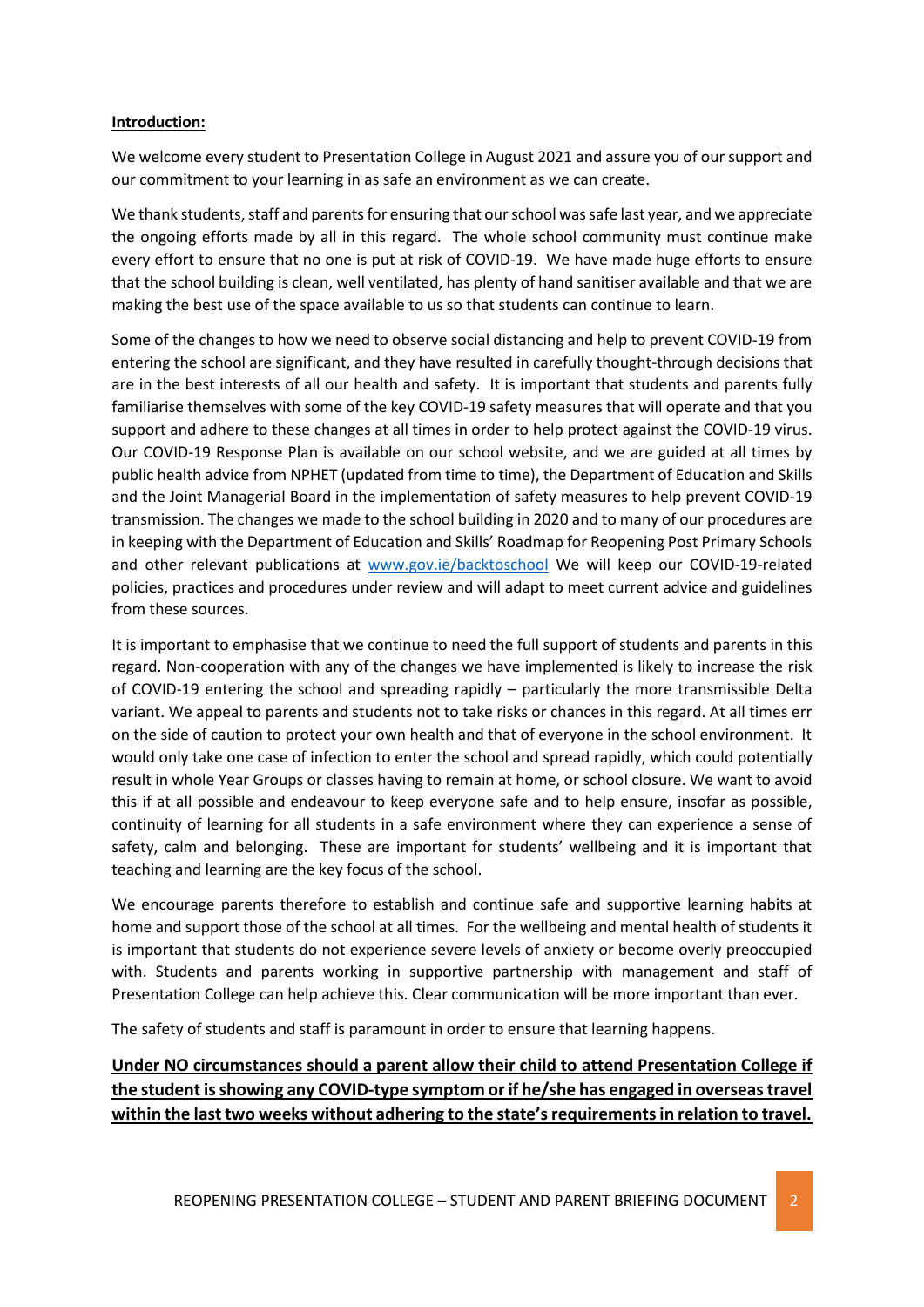## **Guidance for Parents**

The Department of Education and Skills has prepared guidance for parents on issues relating to returning to school. The nature of the guidance and the appropriate links are listed below, and we would ask that parents familiarise themselves with this information:

1. Video advice for parents and students at different levels

[https://www.gov.ie/en/publication/a04fc-advice-for-students-and-their-families/#returning-to](https://www.gov.ie/en/publication/a04fc-advice-for-students-and-their-families/#returning-to-school)[school](https://www.gov.ie/en/publication/a04fc-advice-for-students-and-their-families/#returning-to-school)

2. Posters/graphics advice for parents

[https://www.gov.ie/en/publication/a04fc-advice-for-students-and-their-families/#returning-to](https://www.gov.ie/en/publication/a04fc-advice-for-students-and-their-families/#returning-to-school)[school](https://www.gov.ie/en/publication/a04fc-advice-for-students-and-their-families/#returning-to-school)

3. Multilingual advice for parents

[https://www.gov.ie/en/publication/0cf46-resources-and-materials-for-parentsguardians-and-for](https://www.gov.ie/en/publication/0cf46-resources-and-materials-for-parentsguardians-and-for-students-on-returning-to-school-multi-lingual/)[students-on-returning-to-school-multi-lingual/](https://www.gov.ie/en/publication/0cf46-resources-and-materials-for-parentsguardians-and-for-students-on-returning-to-school-multi-lingual/)

4. Communications to Parents regarding School Transport – SEN and Post Primary <https://www.gov.ie/en/publication/64a88-school-transport/>

## **COVID-19 Symptoms include:**

- $\triangleright$  A fever (high temperature: 38 degrees Celsius or above)
- $\triangleright$  Cough this can be any kind of cough, not just dry
- $\triangleright$  Shortness of breath or breathing difficulties
- $\triangleright$  Loss or change to your sense of smell or taste this means you've noticed you cannot smell or taste anything, or things smell or taste different to normal.

The Delta variant of COVID-19 includes some symptoms that could be mistaken for a common cold or hayfever:

- $\triangleright$  Sore throat
- $\triangleright$  Cough
- $\triangleright$  Nasal congestion runny nose, blocked nose, blocked sinus
- $\triangleright$  Fever
- $\triangleright$  Headache
- $\triangleright$  Muscle aches and pains
- $\triangleright$  Difficulty breathing
- $\triangleright$  Change to sense of taste or smell.
- **Information on symptoms can be found at** <https://www2.hse.ie/conditions/covid19/symptoms/overview/>
- During the winter months it is not uncommon for many children to experience colds and flulike symptoms. **It is essential that parents do not jeopardize the health and safety of others by sending a child to school if they have any such symptom, even if you**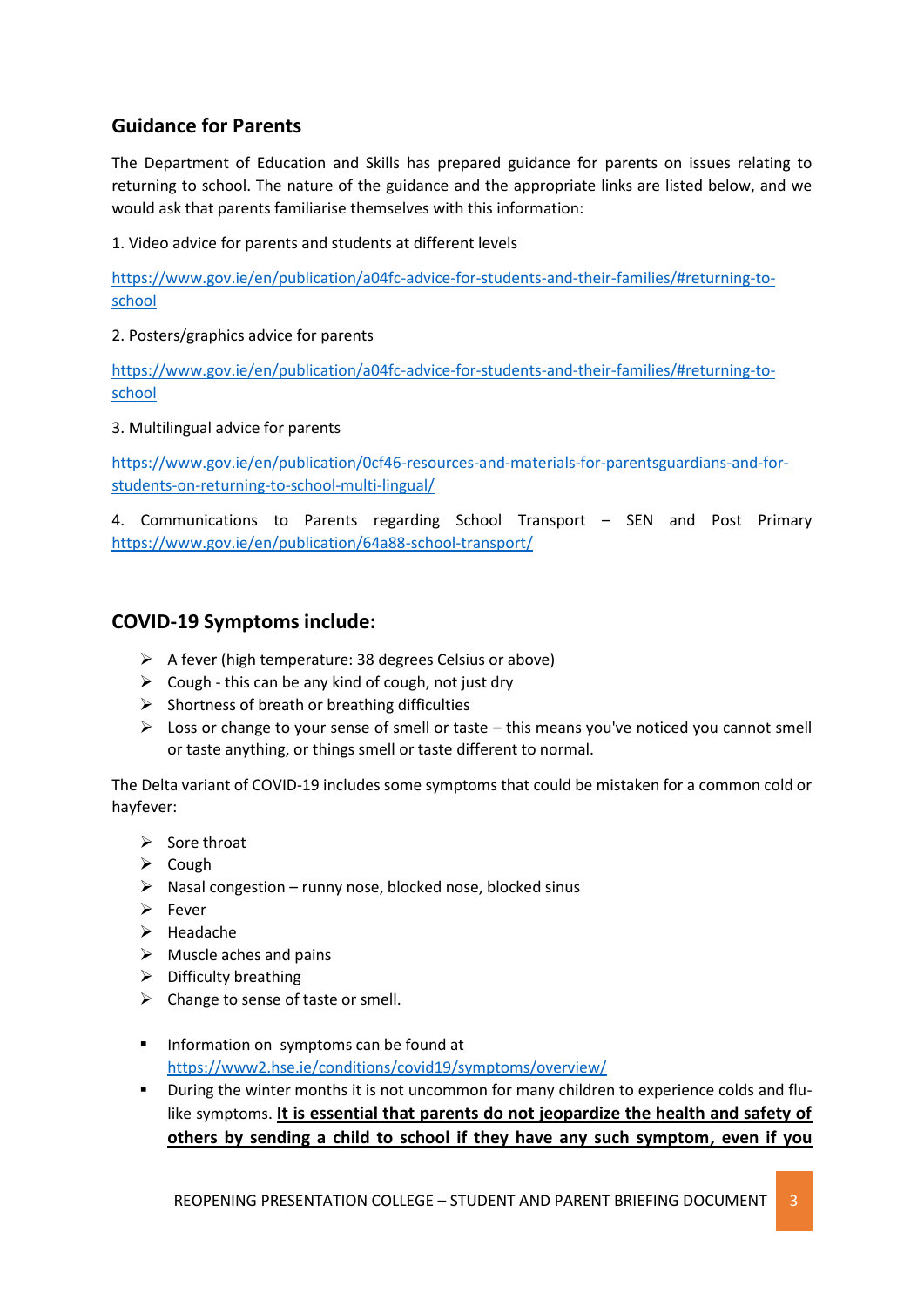**suspect that it may be a common cold or flu. If your child develops any of the above symptoms during the school day he/she must notify a teacher who will make arrangements with you to collect your child from the school. Please wait in the school carpark in this regard and do not enter the building when you arrive.**

- It is advisable to contact your GP and enquire if a COVID Test may be needed.
- Signs and symptoms of hay fever can also be similar to symptoms of coronavirus. (Hay fever does not cause a high temperature.) Hay fever symptoms also get worse when you are exposed to certain triggers, such as pollen, weeds or grass.
- If can take up to fourteen days for symptoms to show. COVID-19 symptoms can be similar to symptoms of cold and flu.
- Getting an early diagnosis from your GP means you can get the help you need and take steps to avoid spreading the virus, if you have it. A COVID test can be booked online or go to a walkin centre for a test.

More information at<https://www2.hse.ie/conditions/covid19/testing/walk-in-test-centres/>

 Arrangements will be made to provide continuity of learning for a student who has to stay at home due to illness. The parent should liaise with the Year Head in this regard.

### **Overseas Travel:**

**There are risks associated with international travel in the context of the COVID-19 pandemic,** and this is likely to remain the case for the foreseeable future. If you require a RT-PCR test to travel, you should take into consideration that it may be difficult in some destinations to arrange the required RT-PCR test results for the journey to Ireland within the required 72 hour timeframe. You should be aware that if you contract COVID-19 when abroad, you may face delays in travelling to Ireland. Information on RT-PCR testing requirements for travel to Ireland is available on [www.gov.ie](http://www.gov.ie/) Please refer to HSE advice in relation to travel, as well as <https://www.gov.ie/en/campaigns/75d92-covid-19-travel-advice/> <https://www.dfa.ie/travel/travel-advice/coronavirus/general-covid-19-travel-advisory/> and

<https://www.dfa.ie/travel/travel-advice/> for current information in relation to travelling to and from abroad.

#### **How Coronavirus is Spread:**

- You can get the virus if you come into close contact with someone who has the virus. It is spread through droplets that come from your nose and mouth. For example, from someone who is talking loudly, singing, shouting, coughing or sneezing.
- You can also get the virus from surfaces, for example, when someone who has the virus sneezes. Droplets containing the virus can fall onto surfaces around them. If you touch that surface and then touch your eyes, nose or mouth, you could become infected too. Airborne transmission is also possible. Well-ventilated rooms can help reduce this risk somewhat.
- Wearing a face covering can help protect you and help lower the risk of transmission. But you should still do the important things necessary to prevent the spread of the virus.

### These include:

- $\triangleright$  Social / physical distancing (Preferably two metres. One metre where this is not possible),
- $\triangleright$  Wearing a properly-fitting face mask
- $\triangleright$  covering coughs and sneezes,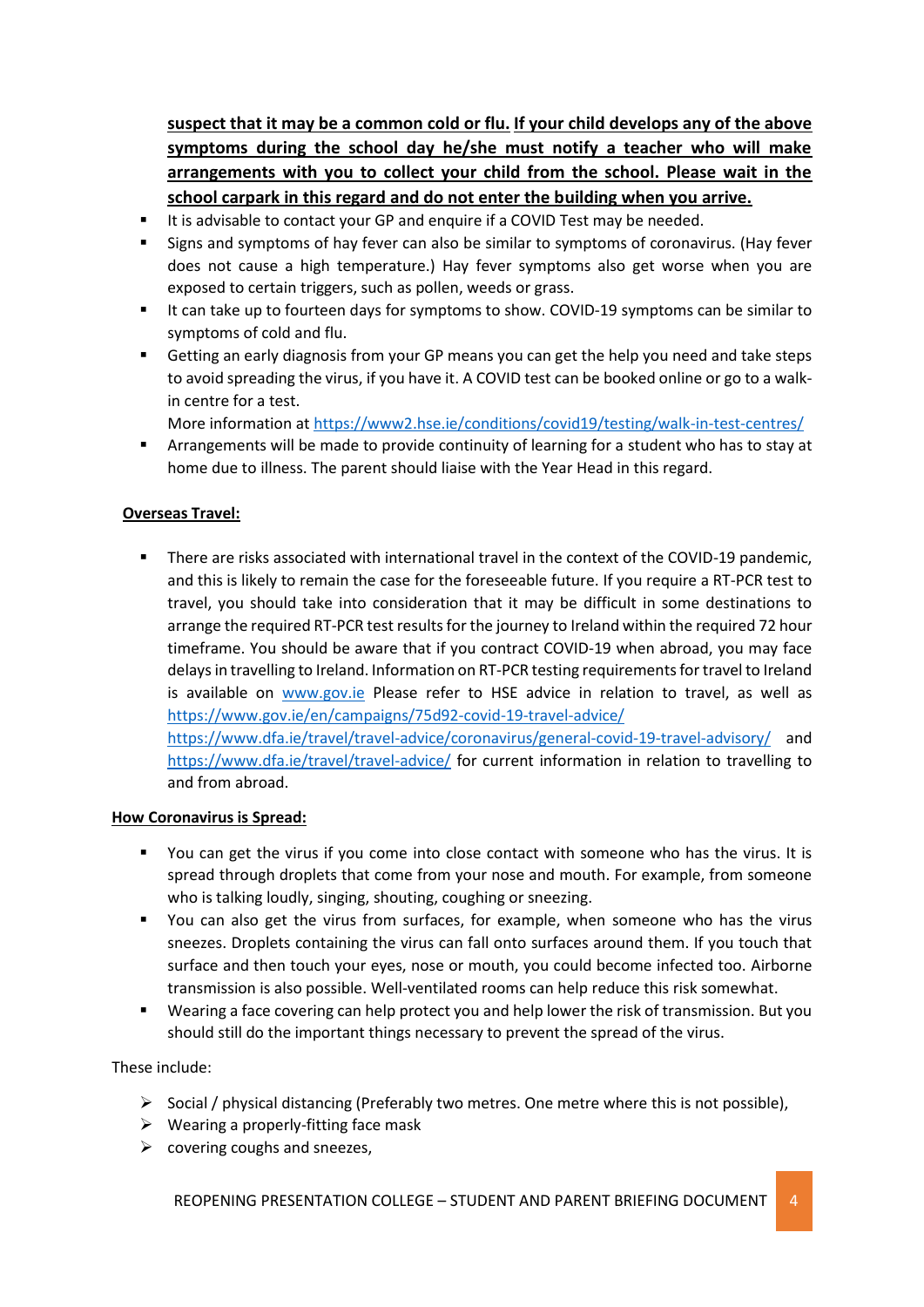- $\triangleright$  washing your hands properly and sanitising them regularly,
- $\triangleright$  not touching your eyes, nose or mouth if your hands are not clean,
- $\triangleright$  stay outdoors as much as possible,
- $\triangleright$  ensure rooms are properly ventilated windows must stay open at all times and CO2 monitors will be used in the school to measure CO2 levels.

**The virus can spread easily in crowded environments.** Avoid crowded places as much as possible. Leave if a particular location becomes overcrowded (e.g. toilet area / First Year locker area) and when keeping two metres apart from other people becomes difficult.

There is a very clear emphasis in our school on **personal responsibility in** managing the risk of coronavirus – every person must ensure he/she is following the correct procedures and guidelines in order to keep safe themselves and help to keep others safe. In order to help prevent COVID-19 from entering the school we must do all we can to **increase space** in and around the building and between each other, and we must also **decrease interactions** with each other. This will probably feel strange and maybe a bit uncomfortable to many of us. Social / physical distancing of two metres is advised where possible. **A minimum of one metre social distancing should be practised at all times by everyone in the school.** This is to protect your health, staff's health and those at home with you – some who may be immuno-compromised, elderly grandparents etc. **We must all minimise the risk of COVID-19 getting into the school, and the risk of it spreading** so that learning can happen and so that we can create together as 'normal' a learning environment as possible.

#### **COVID-19 Response Plan:**

- In advance of students commencing or returning to school in August 2021 every parent should read and discuss with their child the school's COVID-19 Response Plan which is available on our school website [www.presentationcollegecarlow.com](http://www.presentationcollegecarlow.com/) and is updated in line with public health advice. Click on the 'School' tab and scroll down to the 'Policies' section. This is where the COVID-19 Response Plan is located.
- Students should also read the COVID-19 Response Plan. If there is anything unclear in the plan it is important to check with your Year Head, teachers or school management to help you understand what's involved.
- Students and parents must adhere to the actions and guidance detailed in the COVID-19 Response Plan at all times.

#### **Personal Responsibility**:

- We can help to keep the school a safe place for everyone if we all take personal responsibility for ourselves. It is every individual's personal responsibility to wear a face covering, practise social distancing, clean all surfaces before you use them, practise good hand hygiene (hand washing and hand sanitising), coughing into the elbow, sneezing into a tissue and disposing of the tissue in the correct bin etc.
- Do not presume that it is someone else's responsibility to always keep you safe. You must keep yourself safe. You can do this be fully cooperating with all the safety measures in this document and that we will explain to you in school.
- Students are reminded that the cleaning staff, caretaking staff and office staff all play a vital role in the running of the school. It is not their responsibility however to make you safe at all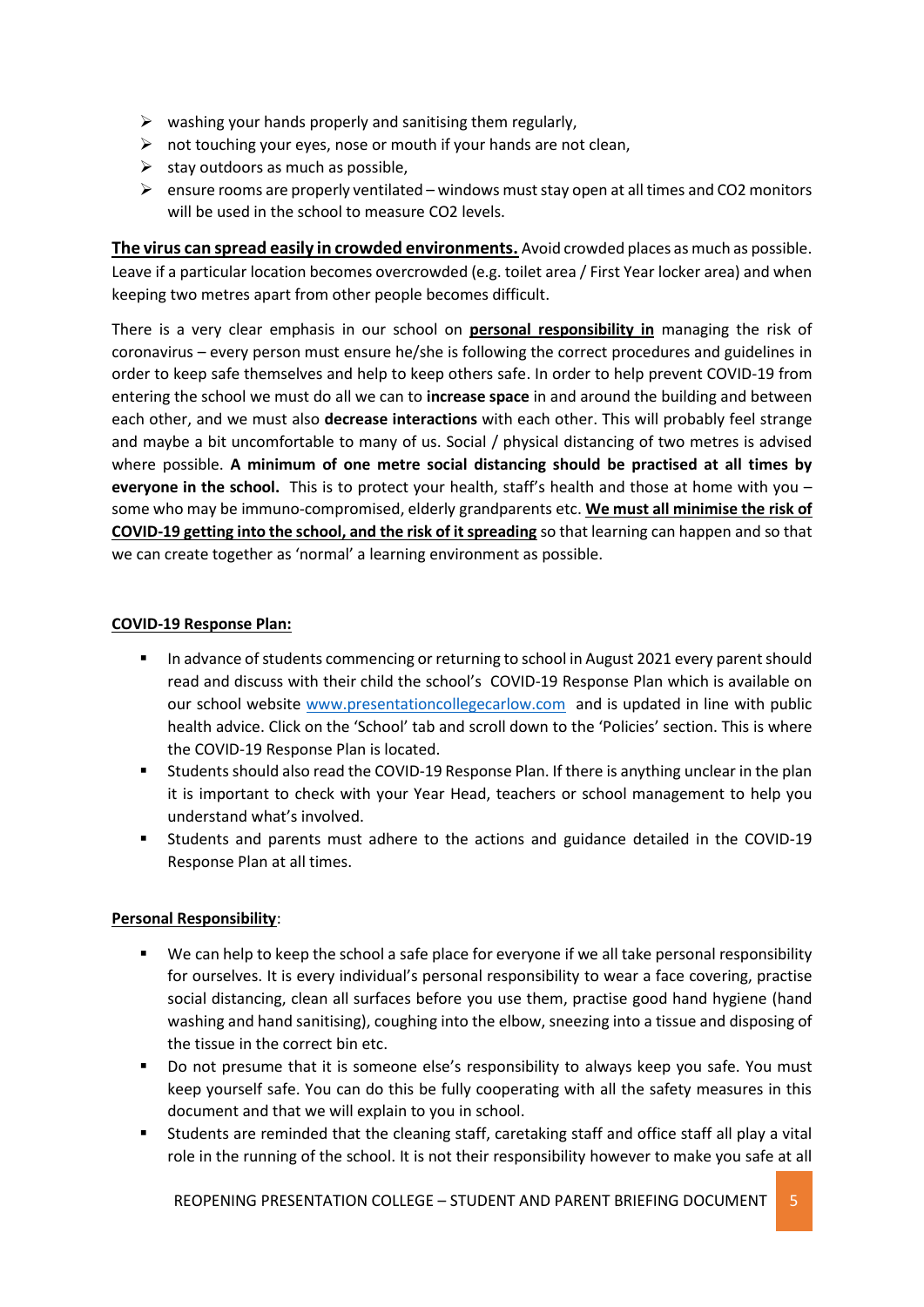times. You must do everything you can to stay safe. At all times members of the teaching staff and non-teaching staff must be treated with the utmost respect and students must not engage in any kind of horseplay or other unacceptable behaviour that could pose a risk to any staff member of student.

 If you feel uncomfortable in a social situation with other students if someone is not adhering to the safe guidelines you should encourage and support others to practise safety. If this is not possible or does not work you should report the matter to your Year Head or Dean of Discipline, depending on what the issue is, and remove yourself from an unsafe situation.

### **School Gates and Grounds:**

- Students must not congregate at the school gate, on school grounds or inside the building.
- Face masks must be worn from the time you enter via a school gate.
- Bins must be used for litter.
- Students are encouraged to maximise open space and good ventilation to reduce the risk of contracting COVID-19. We encourage students to take mild exercise, e.g. walking, on the school grounds during break times and lunch times. Only senior students are permitted beyond the school gates at lunch time only.
- To help maximise space and ease of movement in the school, Transition Year class groups are located in the St. Laurence O'Toole Athletic Club.

#### **What to Bring to School:**

- Always bring a supply of suitable face coverings to school, remembering that you may need more than one face covering during the school day. A zip-loc type plastic bag should be brought to store face coverings and the student's name should be clearly labelled on the bag.
- **Students should bring a fresh cleaning cloth in a separate sealed plastic bag to school each day. The bag should be clearly labelled with the student's name.**
- **Previously, students would have brought a full school bag of books, copies and materials to** school and used lockers for storage of these. Now we must keep everything to a minimum to ensure learning can take place. Teachers will advise on what is required in each subject.
- Students must be in full school uniform as usual, including the school jacket when it is cold.
- Students should also bring a school bag, a small bottle of hand sanitiser for personal use, a copy for each subject, pencil case with pens and other stationery, calculator, iPad (if purchased via Wriggle), water, lunch/snack if required and any other items / equipment as notified by individual teachers.
- Textbooks will be kept to a minimum. Where possible, textbooks should be kept at home and eBooks used. Alternatively, relevant pages of the textbook could be screenshotted for individual use by students in class. It may be possible for the teacher to project the relevant pages of the textbook onto his/her screen. In keeping with our Acceptable Use Policy, a teacher may permit students to access their phones during class to view screenshots, for example, or to work online, while under the teacher's supervision. It is important that students are not carrying overly-heavy schoolbags around with them.
- Only students in First Year and in Transition Year will have access to lockers as they may have a greater need to access textbooks or other materials.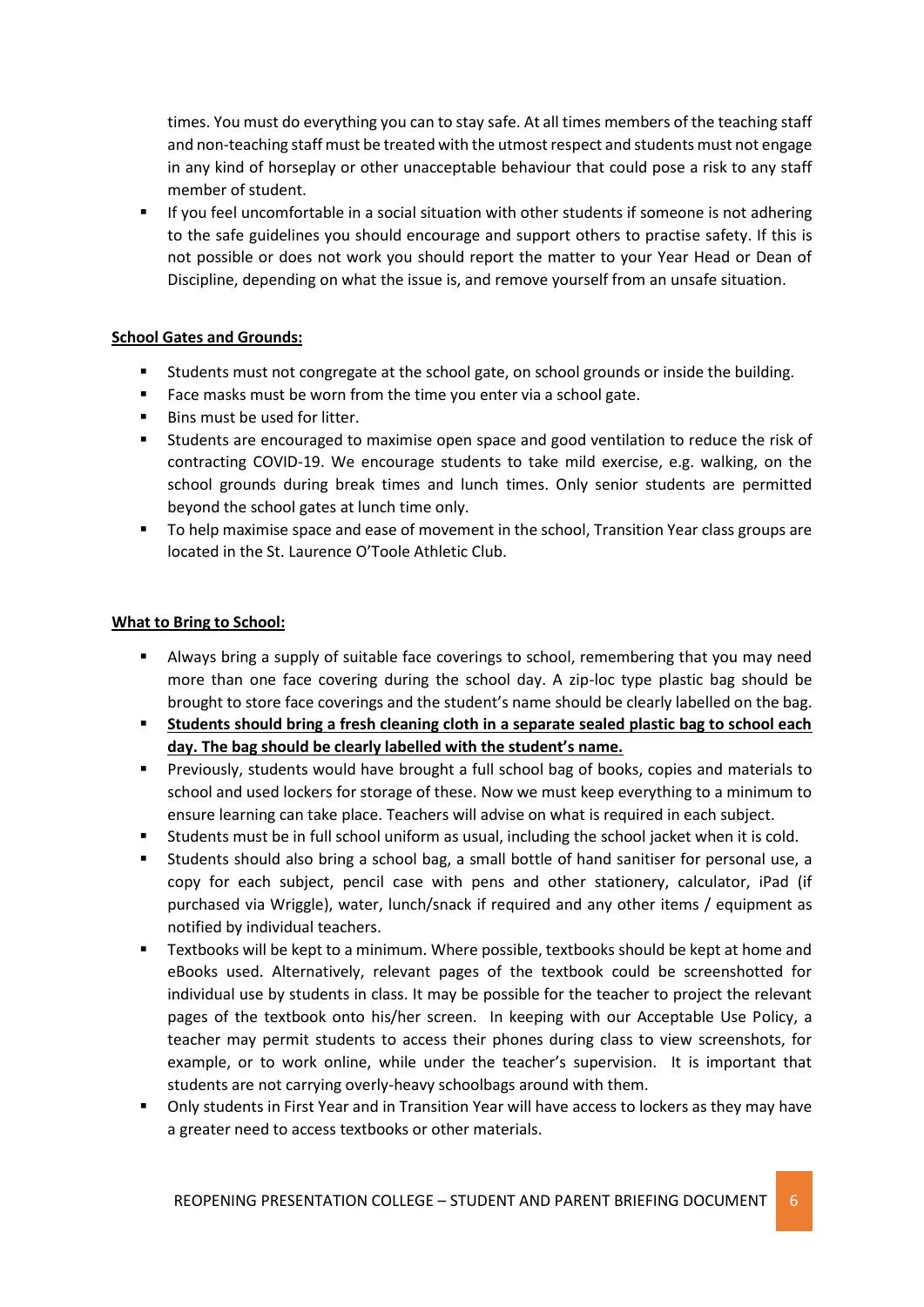### **What to Do and Where to Go when Entering the School Building:**

- A clean face mask must be worn before entering the school building. The mask must cover the nose, mouth and chin and be properly fitted.
- To avoid congestion at the main school door and the Askea door, students should, in some cases, enter the school building using the external door nearest the general-purpose classroom they will use at 8.50am and 2pm. This will be explained upon students' return.
- School entrances include: the Main Entrance, Askea Entrance, Fire Door Entrance at the end of the blue corridor and the Sixth Year Fire Corridor Entrance.
- Students doing practical subjects at 8.50am or 2pm should enter via the main school door or the Askea door. Then they should wait in the canteen/hall, the Year Group Area or the marquee. This will be explained in further details upon your return to school.
- Only students in First Year and Transition Year may visit their lockers before school starts and then must proceed to their classrooms for 8.50am (or 2pm), or the Area, or the canteen/hall or marquee if they have a practical subject. Students should move promptly to class as soon as the bell rings or just before.
- **All students must sanitise their hands immediately upon entering the building** and before proceeding further. This applies each time the student enters the building.
- If hands are soiled please move to a hand-wash basin and wash hands thoroughly. Guidance on proper handwashing is available from the World Health Organisation via this short video clip:<https://www.youtube.com/watch?v=3PmVJQUCm4E>
- Students should wash their hands frequently throughout the school day.
- Students must not congregate in one space some should be in the classroom, some in the Area, some in the canteen/hall and some in the marquee until the bell goes or just before.
- Students' hands should be washed and clean when entering the building. Students must sanitise hands immediately upon entering the building and before proceeding further.
- Classrooms must be kept clean and tidy by all students. Under no circumstances may students engage in any type of horseplay or activity involving physical contact with others, or likely to present a risk to their own or others' safety. Any form of misconduct in a classroom posing such a risk will be a breach of the Code of Behaviour and will be handled accordingly.
- Students are not permitted to loiter in the Areas or in toilets. Any congregation of students poses a risk to health and safety, and the risk increases where the distance between students is less than two metres.
- Practise social distancing of at least one metre where possible, and two metres preferably. It may not always be possible to do this when moving on the corridors, so it is important to walk in single file at these times.
- Use the exterior of the building as appropriate. Students leaving classrooms in the First, Second and Third Year areas should do so via the fire doors to the outside, re-entering via the Memorial Garden porch and turn left. However, if students are timetabled at the start of the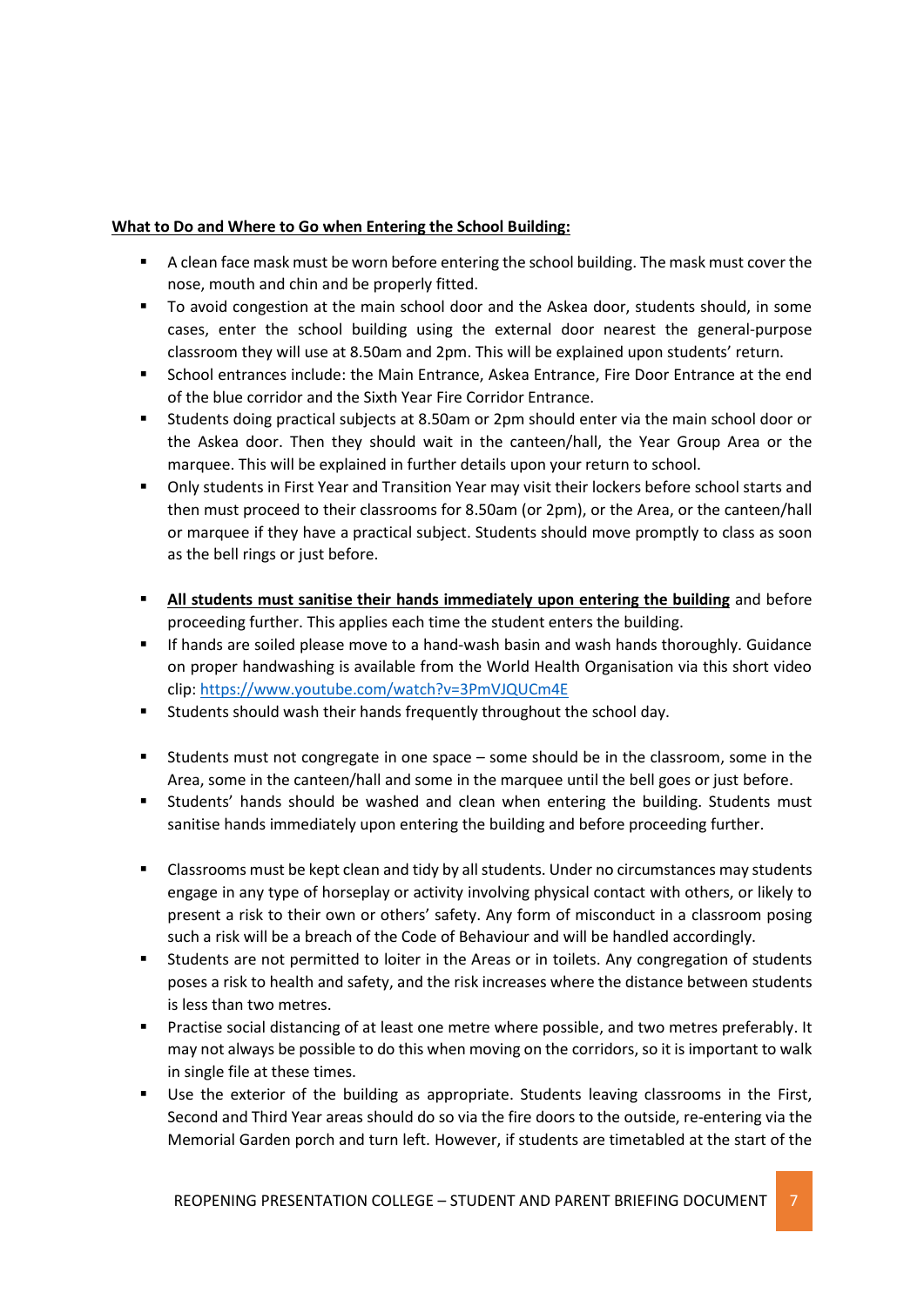next class to be in a room in an area which is directly opposite the area they are in, they should use the internal corridors, observing the one-way system and walking in single file.

- Remember to wear your face covering at all times when you are less than two metres away from others.
- No eating on corridors, in the Areas or in the Computer Room.

#### **Movement In and Around the School:**

- External areas will be used as much as possible. A parallel system to the one-way system will operate outdoors. This will be explained to students in more details upon return to school.
- Students must always follow the one-way system in operation in the school, observing and adhering to the COVID-19 signage.
- Students should move without delay and without congregating in any Area, including the toilets, in the building.
- Please walk in single file not two or more abreast.
- If you see a large gathering / traffic jam of students ahead inside the building you should wait in single file until it eases before moving on. If there is an external door nearby you should consider using that route as an alternative, without causing undue delay in getting to class.
- The blue corridor is a one-way system, except on wet days. Students may enter the Area via the external door at the end of the blue corridor and exit where it joins the main school building. Students wishing to enter the blue corridor should exit via the main school door and enter via the fire door at the end of the blue corridor.
- Students exiting rooms in the First, Second and Third Year areas should do so using the fire doors and turn right. You may re-enter via the Memorial Garden porch, turn left and join the traffic there.
- Where students need to move to an Area opposite the Area they are in at the end of a class, they may do so directly by using the internal corridors.
- Students should move without delay to class when the bell rings. This is important to help avoid any crowding on corridors and in Areas.
- Walk in single file, observing a minimum of one metre physical distancing in open areas where possible.
- Students should not carry unnecessary items or baggage. The aim is to clear space as much as possible at all times.

### **What to Do with Your Jacket:**

- When the weather is cold you should wear your school jacket to and from school and when outside the building during the school day.
- **Jackets may be carried by the students from class to class and stored on the back of the** students' chairs. If your jacket is dry you can carry it in your school bag if you have room.
- **Bag racks will be available in each of the Areas. Students may wish to store their jackets there** if they so wish.
- All jackets must have the students' name written clearly on the inside label, using a black permanent marker.
- **Under no circumstances may a student's jacket be borrowed, worn or removed by another student.**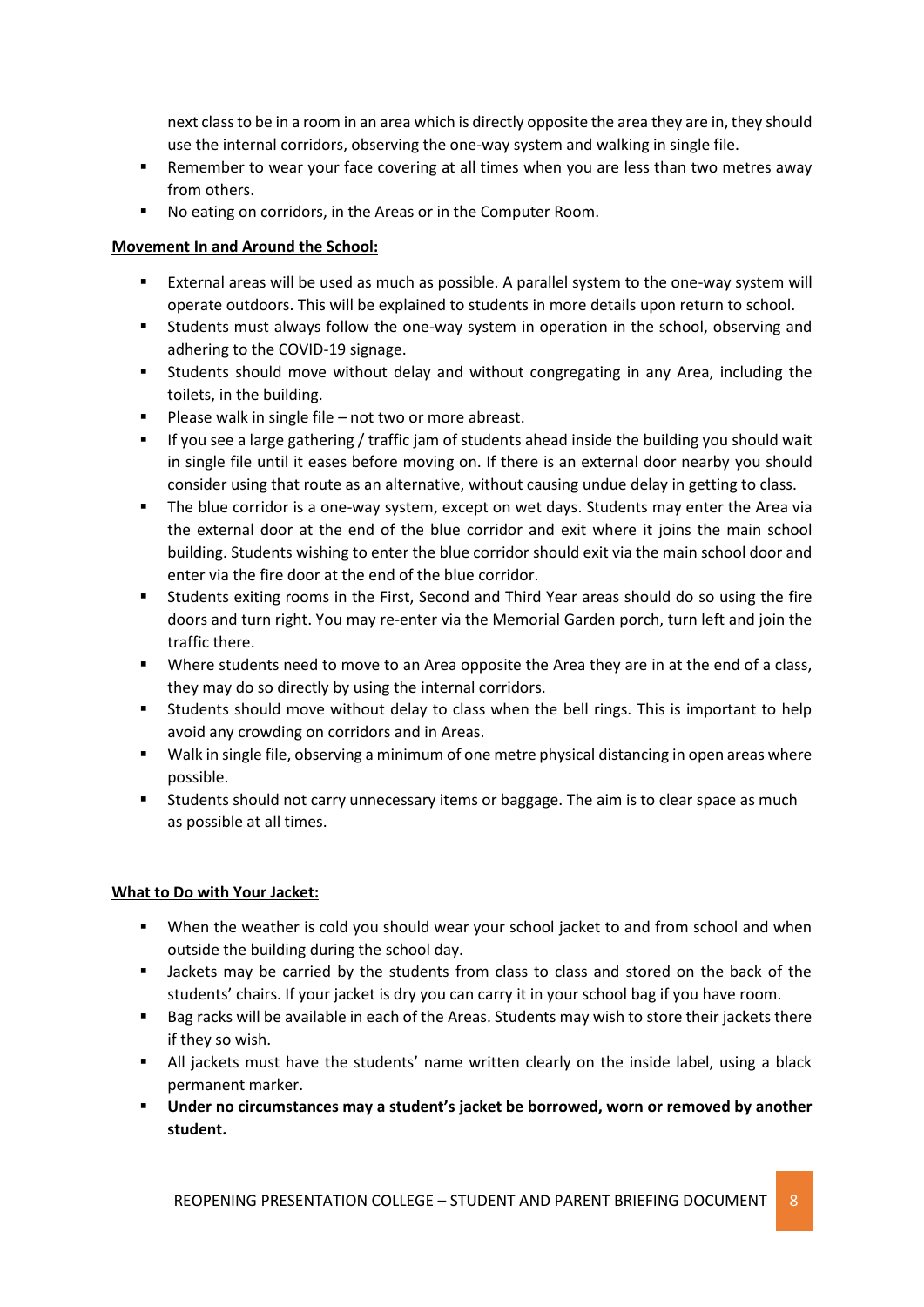Jackets may not be worn inside the school building. You are advised to wear layers under your uniform when the weather is cold, bearing in mind that windows will be open to help with ventilation.

### **Do We have Access to Lockers?**:

- **EXTERGHT Lockers will only be used by students in First Year and in Transition Year.**
- **Transition Year lockers are located in the St. Laurence O'Toole building.**
- First Year lockers are located in the First Year area.
- Students in these two Year Groups should access their lockers in the morning (before school commences), during lunchtime and at the end of the school day.
- It is essential that social distancing is observed by students when accessing lockers. Any crowding in this area would pose a significant risk of the spread of infection. Therefore, students are advised not to leave it until the last minute to access their lockers. If the Area looks like it is becoming crowded wait outside if possible and return when it is quieter.
- Once you have gathered your belongings from your locker, lock it and move away, preferably outside or on to class. This will allow others access their lockers more safely.
- Lockers will not be available to other Year Groups. They will be sealed and are not to be used. Students in other year groups will require fewer textbooks in hard copy in the school building.

### **Cleaning Touchpoints:**

- The school will be cleaned once daily by the cleaning staff.
- Students and staff are responsible for cleaning commonly-used touch-points throughout the school day. In particular, school desks and the top surfaces of chairs that may have been touched by others.
- **Upon arriving at class, each student's desk will be sprayed with disinfectant by the teacher. The student should use their own cleaning cloth to wipe down his/her desk top and edges. Similarly they should wipe down the top area of the chair** likely to have been touched by the previous student.
- **Personal responsibility is important at all times. Each student should ensure that the area they** are sitting at is clean and disinfected.
- Hands should be washed throughout the school day, and especially after using the toilet, coughing or sneezing. Avoid putting your hands to your face, especially the mouth, nose and eyes.
- Toilets will be cleaned regularly throughout the school day by the cleaning staff.
- Other touch points include taps, door handles, toilet handles, light switches, toilet seats etc. Students should wipe these in advance of touching them, with the materials provided, in the interest of their own safety. Please do not dispose of wipes and paper towels in the toilets – use the bins provided. Toilets will also be checked and cleaned at regular intervals throughout the school day by the cleaning staff.

### **Being Safe in Class:**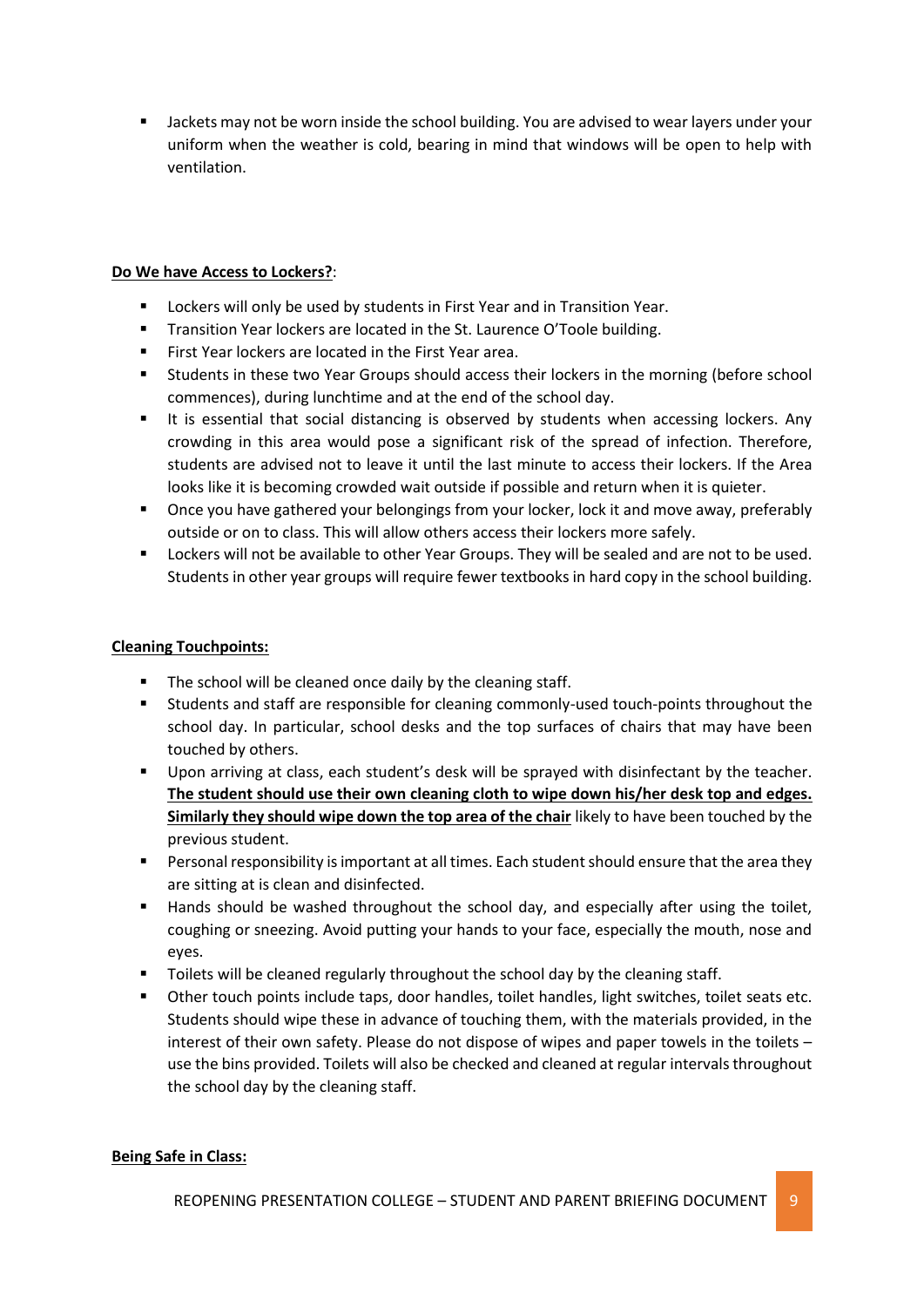- As outlined above, wipe down the desk and chair areas before you are seated.
- Wear your face covering correctly and avoid touching it during or after class.
- Never shout in class or on the corridors as this increases the risk of infection to others. Singing can only take place under the specific instruction and guidance of the Music teacher.
- Always have your own materials with you. **Students are NOT permitted to share their class materials under any circumstances.**
- Focus on learning. Do not allow your wellbeing and mental health to suffer unduly with any preoccupation, prolonged thoughts or burdensome fear around the COVID-19 virus. Speak to your Year Head, a Guidance Counsellor or Meitheal Leader if you are unduly worried about this. It is normal to have some anxiety and fear about contracting or spreading COVID-19. However, this anxiety and fear must be managed and cannot be allowed to prevent you from being mentally resilient and attentive to your studies. Do not suffer in silence – there is support available if you are unduly worried. It is expected that the first couple of weeks are likely to be the most challenging. Thereafter it is expected that everyone will have settled into a routine and can manage the risks safely.
- Bring your belongings with you. Don't leave anything behind in any room. Check before you leave that you have everything, including your jacket.
- **Classrooms must be kept well ventilated at all times – windows must be open wide during break and lunchtime and open a little throughout class.** Doors should be open if possible. This reduces the risk of spreading the virus by not handling door handles and door frames.
- Teachers will have a seating plan for students. You must adhere to this seating plan for contact-tracing purposes.
- In most instances twenty-two to twenty-four students may sit at desks in classrooms. In some classes, an overflow of students will be required, on a rotational basis, to be seated outside the classroom doors facing the classroom door, where students are visible to the teacher. Teachers may, where possible, prepare handouts for these students in advance since it is unlikely that they will be able to view the whiteboard. Teachers have the option to use the video function on Microsoft Teams to allow students outside to view the lesson and whiteboard (and if necessary, to listen using their ear pods).

### **Toilets:**

- Try to use the toilets early in the day and during break times, but avoid toilets if they are crowded.
- Adhere to the signage which indicates the maximum occupancy of the toilet block areas. No more than three students are allowed in most areas, and fewer in some. You may have to queue outside.
- Toilets will be cleaned regularly throughout the school day by the clearing staff.
- Try not to interrupt class to ask to visit the toilet, if at all possible, so that movement in the school can be kept to a minimum. If a teacher gives you permission to go to the toilet, he/she will initial, date and time a sticky label for you. You must wear this label on your jumper until you return from the toilet, at which point you must dispose of it in the bin.
- Do not loiter or wait in the toilet block areas. Leave as quickly as possible. Toilet areas are not for socialising.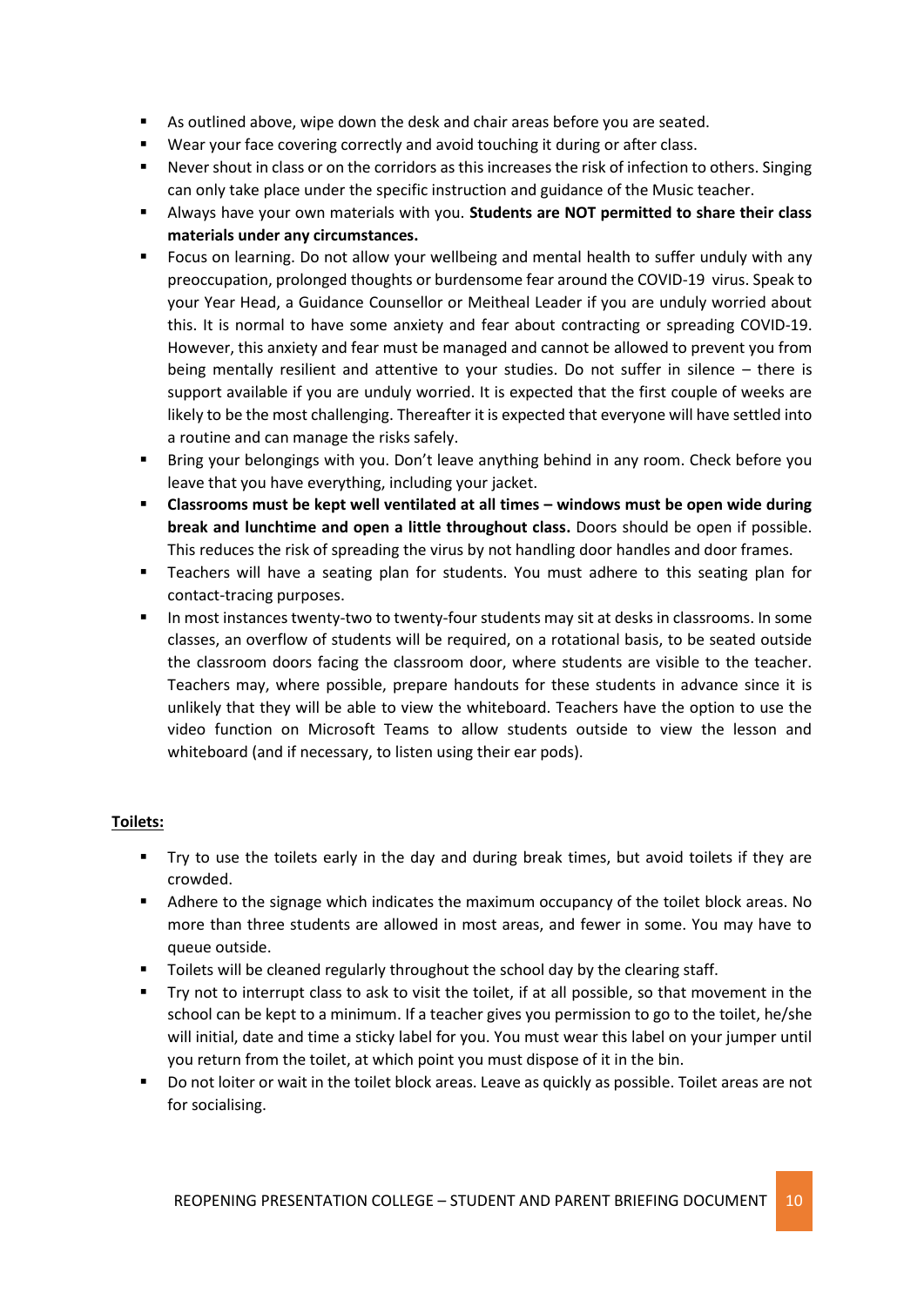#### **The Building:**

- The changes made to the building last year continue in 2021-2022.
- New rooms were created by partitioning areas and changing the use of some spaces.
- **The stage was removed and that space has been changed to a Music Room.**
- Room 21 is now a classroom.
- The Library has been partitioned to make two classroom spaces, L1 and L2.
- The upstairs gym has been partitioned to make two classroom spaces, G1 and G2.
- The blue corridor is now one-way. Students should enter via the fire exit doors from the exterior of the building and exit where the blue corridor meets the main building near the school entrance. In order to access the blue corridor from inside the building students and staff will exit by the main school door, turn right and enter the corridor via the fire doors, as outlined above.
- The school is again leasing the St. Laurence O'Toole Athletic building in Askea. Transition Year students will use this building as their base, although they will have use of the main school building for some option classes and for lunch times.
- Satellite staffrooms were created in Rooms 10 and Room 14 and in the student changing rooms by the gym. Staff will have a base in one of the three staff spaces in order to facilitate adequate social distancing among staff.
- COVID-19 signage is displayed throughout the building.
- **FIOOT markings have been included in all rooms to indicate the correct positioning of desks.**
- More hand sanitising stations have been fixed throughout the building.
- Good use is made of the external areas of the school. A marquee has been set up for multipurpose use. Fifth and Sixth Year students may use this area in which to have their break or lunch once not crowded.
- The Computer Room has undergone alterations and other subjects will take place here also.
- **ISOLATION ROOMS have been designated for any student who is unwell and is awaiting collection** by a parent. It is important that students and parents alike follow the correct procedures below for dealing with a student who is unwell and awaiting collection. The Isolation Rooms are: The Sports Hall Entrance Office, The Piano Room in the First Year Area and the History/Geography Store in the Sixth Year Area. The Isolation Room at the Sports Hall Entrance is the primary Isolation Room to which students will be accompanied if unwell.
- The canteen will continue to operate but social distancing must be adhered to in an orderly queueing system. Per-orders will be taken before 8.50am.
- Arrangements will be made for the TY students to have break in the St. Laurence O'Toole building, and they may return to the school building for lunch if they so wish.
- **The Book Shop will continue to operate, and physical distancing must be observed when** queuing.
- Additional single desks and chairs have been purchased, and more are on order.
- Lap trays have been purchased and will be hung in classrooms for use by students who may need to sit outside the classroom in the overflow area.
- COVID-19 Response Kits will be installed in the Areas and in the Sports Hall.
- Disinfectant spray, hand sanitisers and other requirements will be made available in all classrooms.

### **Students with Special Educational Needs, Medical Needs or Additional Needs:**

REOPENING PRESENTATION COLLEGE – STUDENT AND PARENT BRIEFING DOCUMENT 11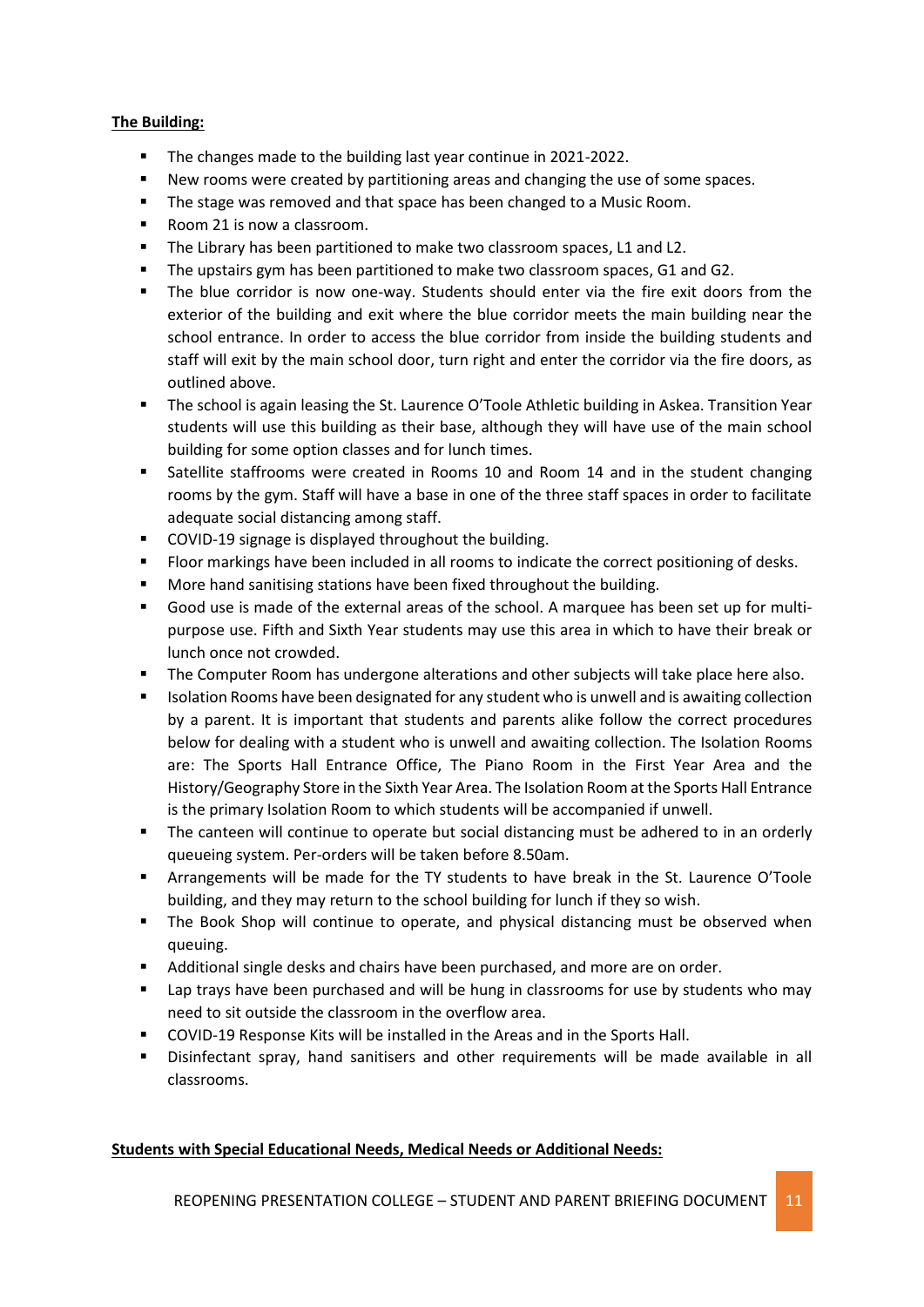- **All members of the school community must be treated with the utmost respect, in keeping** with our school ethos.
- Students who may have special educational needs, emotional needs, medical needs or other additional needs may need additional care and support. We urge all students to fully respect and support fellow-students with such needs.
- It is important that parents notify the Year Head if a child has any such additional, special, emotional or medical needs. This is to help us provide for the safety of the student.
- In exceptional circumstances a small number of students with such needs may be granted an exemption from the wearing of a face mask and will wear a protective face shield / visor instead. Such situations must be discussed with the Principal by the parent in advance of the student commencing or returning to school, and an exemption may only be granted upon the prior approval of the Principal. A medical note may be required by the Principal.

## **P.E.**

- All students will continue to do P.E. as part of the curriculum. P.E. is essential for the wellbeing of students, and promotes both physical and mental health.
- Changing rooms will be out-of-bounds for students.
- The P.E. uniform may be worn to and from school only on the day that the student is timetabled for P.E. Students will be permitted to remain in their P.E. uniform for the duration of that particular school day only. This may also assist parents in the regular washing and drying of school uniforms.
- Most P.E. activities are advised to be of low to medium intensity. This is to help prevent excessive respiratory exhalations and thus reduce the risk of spreading COVID-19.
- Some P.E. activities will take place outdoors where possible in order to minimise risk.
- Students who are wearing the P.E. uniform on a day when they do not have P.E. will be sent home to change into the correct uniform (see letter sent to parents from the Principal).

### **Extra-Curricular and Co-Curricular Activities:**

 For the moment, based on advice given to the school, extra-curricular and co-curricular activities will be paused. This will allow staff and students settle back into the normal rhythm of school in a timely manner. It is expected that there will, at some point, be a phased return to extra-curricular and co-curricular activities. However, contact sports are discouraged for the moment. Social distancing will need to be observed, insofar as possible, and considered in advance of any extra-curricular activity commencing.

### **What To Do if I feel Unwell In School:**

- **If you have a cough or COVID-type symptom in the morning you should stay at home with your parents' knowledge and be supervised.** It is advisable for your parent to contact your GP and to adhere to any advice given by the GP.
- If you feel unwell during the school day you may need to go home. If you have any COVIDtype symptom e.g. a high temperature, cough, sore throat, runny nose, blocked nose,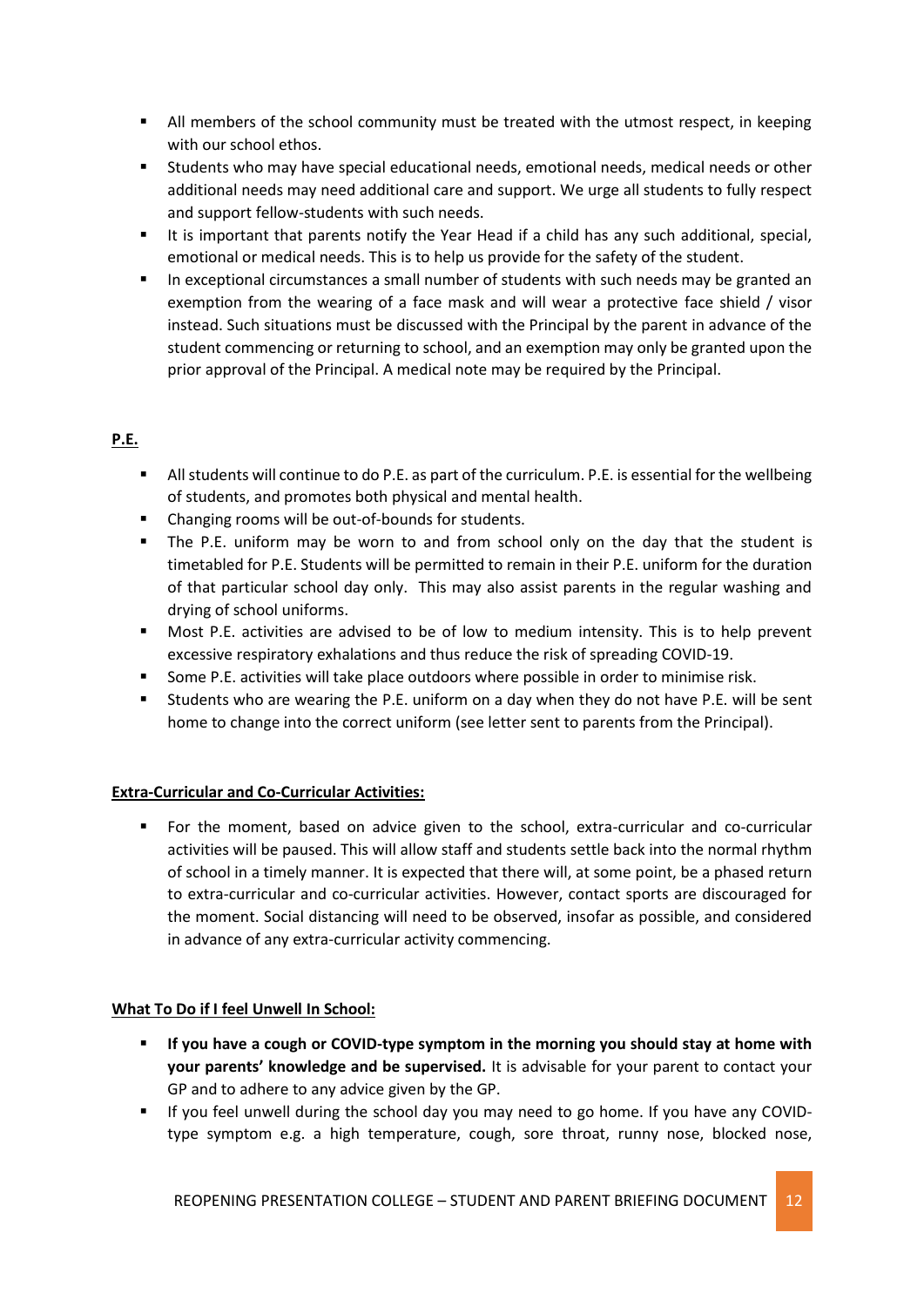breathing difficulty, headache, fever, shivers, loss of taste/smell it is important that you are collected from the school. In order to do this, **you must NOT contact your parent directly**.

- **If you feel unwell during class, tell your teacher.**
- The teacher will contact a Deputy Principal who will accompany you (with your bag/books etc.) to the Isolation Room, observing the procedure detailed in the COVID-19 Response Plan.
- An external route to the Isolation Room should be followed, where possible, and a distance of two metres observed between the teacher and student.
- If you develop symptoms during a break time, tell a corridor supervisor and go to the Isolation Room with your belongings. Arrangements will be made for your collection.
- The main Isolation Room is the Sports Hall Entrance Office.
- The teacher will inform Ms. Gillespie (or Mr Carley/Mr Murray if Ms Gillespie is not available) your illness. Ms Gillespie will contact your parent to arrange your collection from the school. Ms Gillespie will enter the details on VSware.
- If Ms Gillespie (or Mr Carley/Mr Murray) is unavailable, the teacher will take you to your Year Head to call home (and he/she will enter details on VSware).
- Students and teachers should keep their face coverings on and remain two metres from each other and the teacher, Deputy Principal / Principal / Year Head (where relevant).
- When a parent arrives to collect the student, he/she must call the school from their phone and inform the secretary that he/she is outside waiting in the car. A parent must not enter the school building. If a parent does not have access to a phone he/she may contact the secretary via the intercom on the exterior wall of the building.
- The secretary will arrange for the student to leave the building at that point.
- If a student sustains an injury during the school day, he/she should go to the school office staff who will arrange for a First Aid teacher to see him/her. The First Aid teacher will inform Ms Gillespie (or Mr Carley / Mr Murray if Ms Gillespie is not available) who will arrange with the parent to collect the student. The student will be required to wait on a chair near the main school door – not in an Isolation Room.
- A First Aid (non-emergency) situation arising during a break/lunch time or before or after school necessitates that the student go to the main staffroom to request the help of a First Aider.
- If a medical emergency arises during class it may not be appropriate to send a student to the school office. The teacher will judge whether to call 999/112 immediately (depending on the gravity of the situation) or to send for help to a First Aid teacher or the school office who will arrange same.

### **Parents Visiting the School:**

- Parents may only enter the school by prior appointment with a member of school management or staff, except where they are briefly dropping off a forgotten item for a child.
- A drop-off point will be made available inside the Wheelchair Accessible door. If a student has forgotten lunch/other item a parent should clearly label the lunch container (or other item) with the child's name and place it at the drop-off point.
- **Any items left at the drop-off point should be sanitised by the parent in advance to avoid the risk of spreading potential infection.**

REOPENING PRESENTATION COLLEGE – STUDENT AND PARENT BRIEFING DOCUMENT 13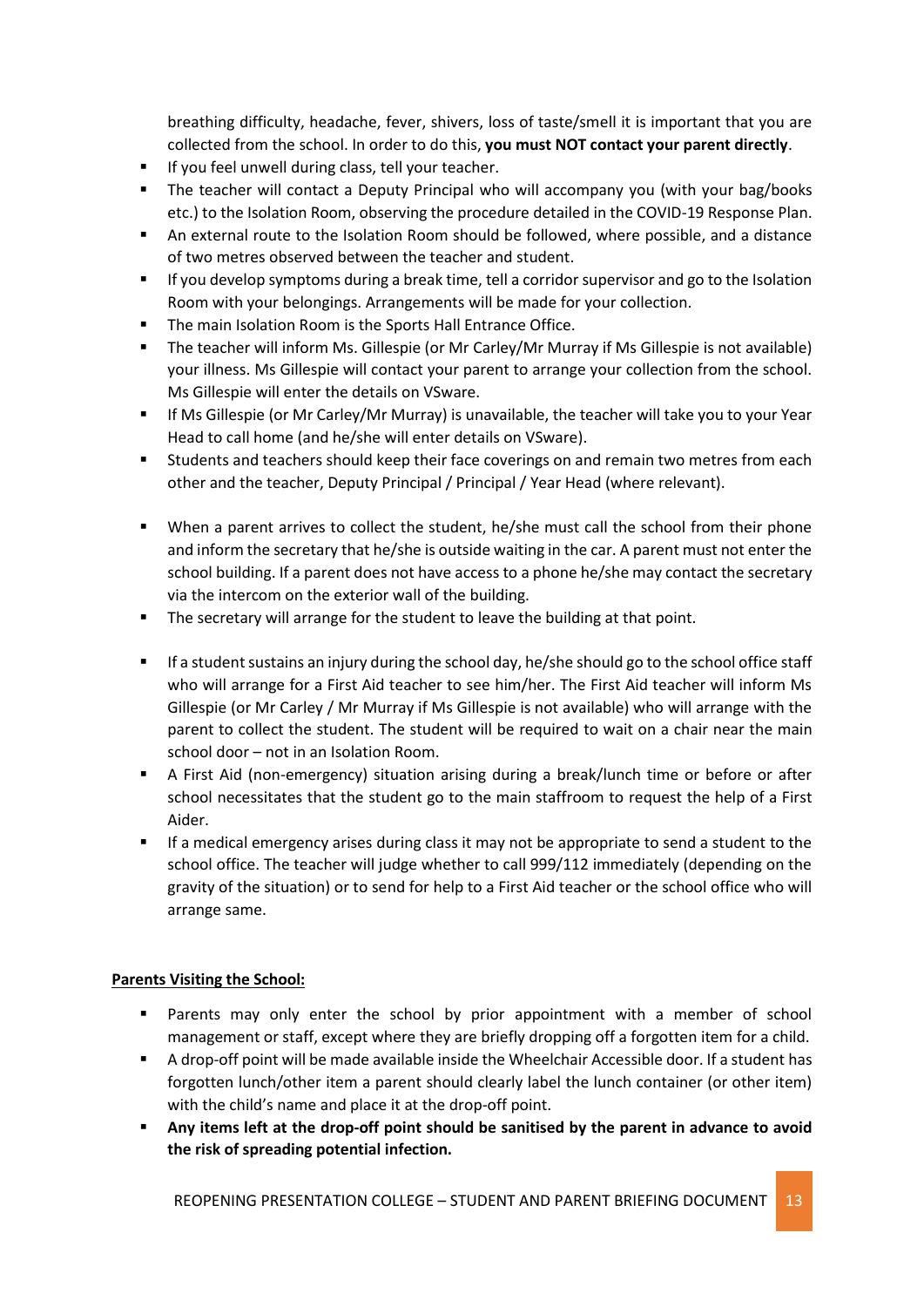- When dropping off an item the parent will need to sign the Sign-In sheet outside the school office. **Parents should communicate with office staff via the intercom system only** rather than face-to-face, and only if necessary. The intercom is situated on the exterior wall outside the school office.
- Parents may not enter the building for any other reason and without a prior appointment.
- When a parent is meeting a member of staff or management by appointment he/she must complete the Contact Tracing Log provided and return it to the relevant teacher/member of management.
- A parent who is collecting a sick child from the school, following contact from the school, should call the school office to notify the secretary that they are outside. They should wait in their car and not enter the school building. The secretary will locate the student and guide him/her to the outside.
- Entry through the front door of the school is by the power-assisted door only. Exit is through the main door – the release button is on the left side of the door. Do not enter via the main door.

#### **Face Coverings:**

- **EXECUTE:** Cloth face coverings act as a barrier to help prevent respiratory droplets from travelling into the air and onto other people when the person wearing the face covering coughs, sneezes, talks or raises their voice. Cloth face coverings are therefore intended to prevent transmission of the virus from the wearer (who may not know that they are infected) to those with whom they come into close contact.
- **In August 2020 the Department of Education and Skills directed that teachers and secondary** school students wear face coverings, similar to those worn in shops or on public transport, when a physical distance of two metres cannot be maintained (based on *Interim Recommendations for the Use of Face Coverings in School Settings*).
- All face coverings must be appropriate, in good taste and suitable for school use. A face covering deemed by the Principal to be inappropriate will not be acceptable and a student in this situation may purchase a face covering from Ms. O'Connor in the bookshop or from Ms. Gillespie in her office.
- **Face coverings should be reusable and washed every day. A supply of disposable face** coverings will, however, also be available to purchase in the school in the event that a student arrives to school without a face covering.
- A student may wish to bring more than one face covering to school so that it can be changed throughout the day.
- Information on the proper use, removal, and washing of cloth face coverings is available at this link: [https://www.gov.ie/en/publication/aac74c-guidance-on-safe-use-of-face](https://www.gov.ie/en/publication/aac74c-guidance-on-safe-use-of-face-coverings/)[coverings/](https://www.gov.ie/en/publication/aac74c-guidance-on-safe-use-of-face-coverings/)
- All students should wash or sanitise their hands before putting on or adjusting a face covering.
- Face coverings should be stored in individually labelled sealed plastic bags when not in use.
- Cloth face coverings should be washed after every day of use and/or before being used again, or if visibly soiled.
- Face coverings should not be worn if they are wet. A wet cloth face covering may make it difficult to breathe.
- Wearing a face covering or mask does not negate the need to stay at home if symptomatic.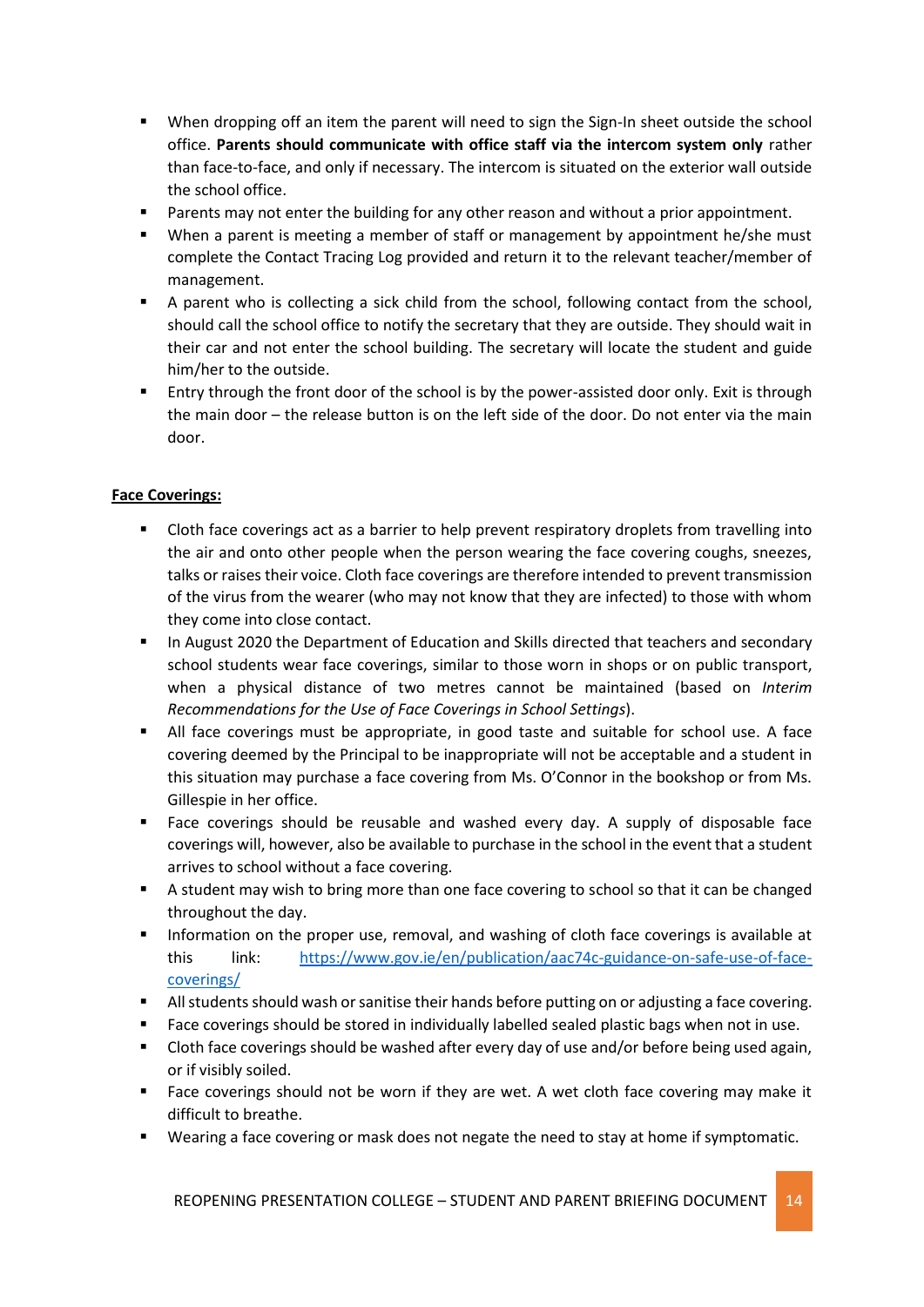- **In Presentation College additional disposable face coverings and school-crested cloth face** coverings are available to purchase for €3 by students, teachers, and non-teaching staff in case a back-up face covering is needed during the day. These may be purchased from Ms. O'Connor in the bookshop or from Ms. Gillespie at her office.
- A face visor is less effective in helping prevent the spread of droplets, and are not intended for general use by students. There are very limited exemptions to wearing a face mask/face covering and a very small number of students may be permitted to wear a face visor, usually upon medical certification supplied to the Principal, meeting the criteria required. A student's parent needs to discuss any exemption request with the Principal in advance of the reopening of the school.
- A student may wear a face covering and a visor if he/she wishes to do so.
- Wearing a face covering or mask does not negate the need to stay at home and contact your GP if symptomatic.

### **Homework:**

- Teachers will continue to assign, check and assess homework. You may continue to do your homework as you have done previously (e.g. in your copy / A4 paper / workbook). However, instead of your teacher handling your copy you should take a screenshot of your homework and have it on your device (iPad / phone) so that the teacher can check it in class if required.
- **Teachers may request that you submit your homework online through SchoolWise.** Screenshots of work done should be sent to your teacher on SchoolWise using the Assignments tab. Don't post your work on the Activity Feed, since this allows all students to see your work.
- **If you are unsure about any aspect of using SchoolWise or Microsoft Teams please ask your** Computer Studies Teacher or Ms. McHugh.
- While it is hoped that the school will continue as normal for the full school year, we must be prepared for a sudden closure also. In this event, you must be fully prepared to engage in online learning where possible. Therefore, make sure that you keep your Microsoft Office login details safe and secure so that you can log into your school account at any time. Make sure that you can access your school email, Microsoft Teams and SchoolWise and don't hesitate to ask if you are unsure about anything in this regard.
- Lost or forgotten log-in details should be reported to Ms. Lowry who will reset your account so that you can log in with a new password.

### **Break times:**

- Some of your break times may be staggered (i.e. some students will have break fifteen minutes before others and will therefore return to class fifteen minutes earlier than others). This is done to help prevent any Area from becoming crowded. Your full co-operation with this arrangement is important for everyone's safety. First Years and Sixth Years will have break at 10.50 to 11.05am. Other students have break from 11.30am – 11.45am.
- If you begin break at 10.50am, be aware that there may be an overflow of students from some classes sitting in the Areas. They are attending class, so it is important that noise is kept to a minimum and you do not disturb them.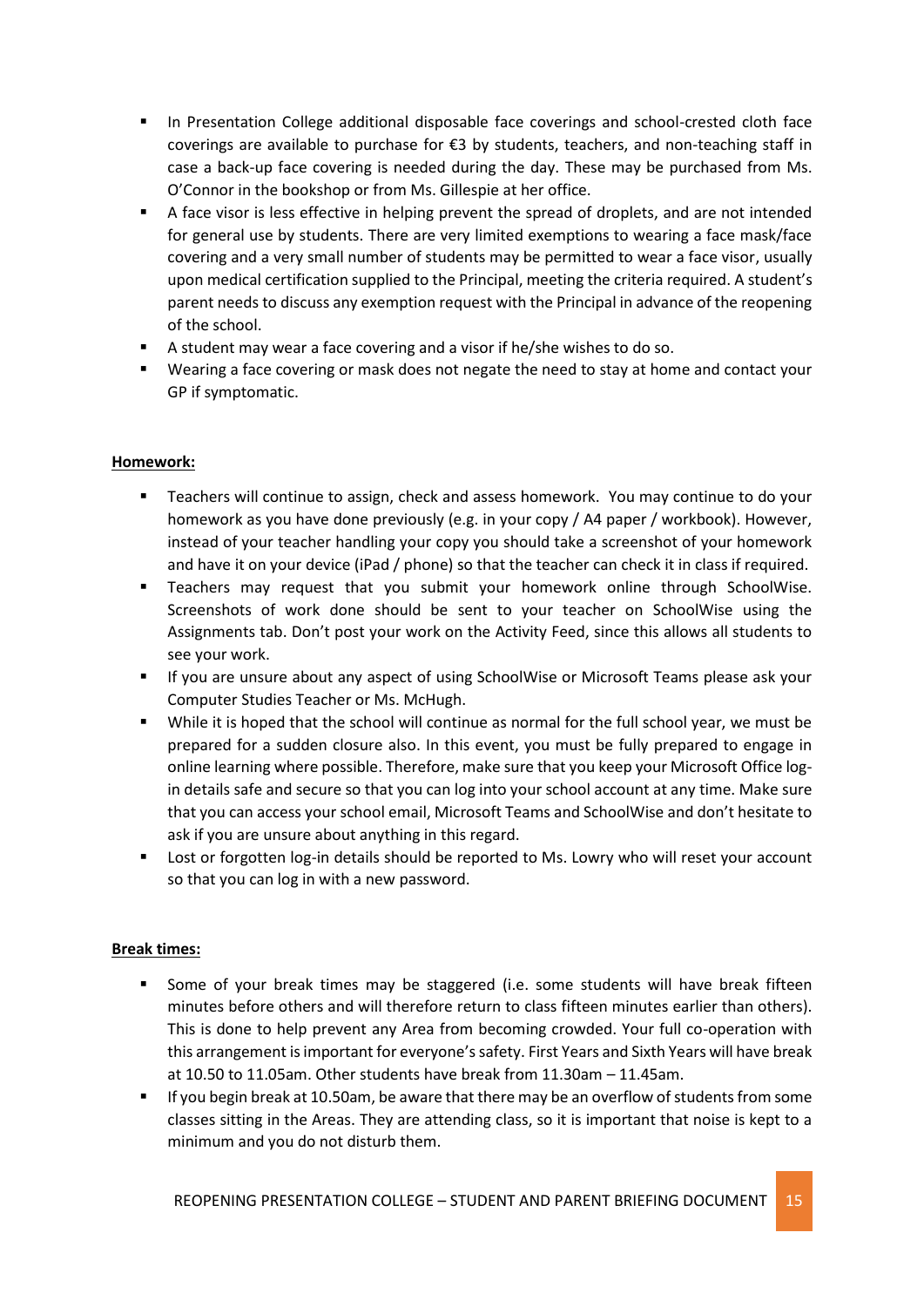- You may bring a snack with you to school in your schoolbag, and it may be possible to purchase items in the school canteen if the queueing system allows at least one metre between each student.
- You may use the toilet at break times but it is important to avoid being in a crowded environment. Don't delay in the toilet area.
- You may talk to your friends during break times but it is important to practise social distancing of at least one metre. Try to stay outdoors at break times if possible. Remember that face coverings should be worn where it is not possible to be two metres away from someone else.
- **There should be no physical contact between students at any time, including break times. This** includes hugging, kissing, handshaking etc.
- Morning break: It is best to have your morning break (10.50 or 11.30am) outside if possible. You may wish to remain seated in the canteen if there is space. If there is an empty classroom in your Area you can also go there, but do not disturb any classes around you. You may wish to take some light exercise by going for a walk in the open air. You must not however leave the school grounds during break time. Being in the open air, or in a well-ventilated room, is safer than being in a crowded area. Students must exercise personal responsibility in this regard. Some students may choose to go to the marquee and should not cause any disturbance to classes that are still in session.
- Do not delay in moving to class in order to ensure that crowds do not build up in any area. Remember to bin your litter in the appropriate bins before you leave the base room, canteen, corridor or outside area.

| <b>First Year</b>  | Second<br>Year |              | $\mid$ Third Year $\mid$ Transition $\mid$ Fifth Year $\mid$ Sixth Year<br>Year |              |              |
|--------------------|----------------|--------------|---------------------------------------------------------------------------------|--------------|--------------|
| Lunch              | Lunch          | <b>Rooms</b> | <b>SLOT</b>                                                                     | Marquee,     | Marquee,     |
| Hall,              | Hall,          | 1, 2, 3, 4,  |                                                                                 | <b>Rooms</b> | <b>Rooms</b> |
| <b>Rooms</b>       | <b>Rooms</b>   | 5.           |                                                                                 | 22, 36,      | 6, 8, 9,     |
| 20, 21, G1 15, 16, |                |              |                                                                                 | 37, 38,      | 11, 12.      |
| or $G2$ .          | 17.            |              |                                                                                 | 39.          |              |

Lunch time: Spaces where you can eat and socialise at lunch time:

#### **My Wellbeing:**

- Everyone's wellbeing matters this includes the wellbeing of students, staff (including nonteaching staff), parents and visitors to the school.
- Key ingredients to staying well include eating a healthy diet, staying hydrated, taking regular exercise (preferably in the open air), sleeping well (about eight hours per night), taking rest, doing things that you enjoy, socialising with one or more friends (need to practise social distancing now), keeping your mind stimulated and ready to learn, and minimising screen time.
- Your physical health and wellbeing affects your mental health and wellbeing. If you don't drink enough water and don't eat a healthy diet it is more likely that you will feel tired, anxious and less able to cope with the challenges of life. You can help yourself therefore by minding your physical health through a healthy diet, regular outdoor exercise, staying hydrated and having proper sleep and relaxation. Even going for a short walk outdoors at break and lunch time can